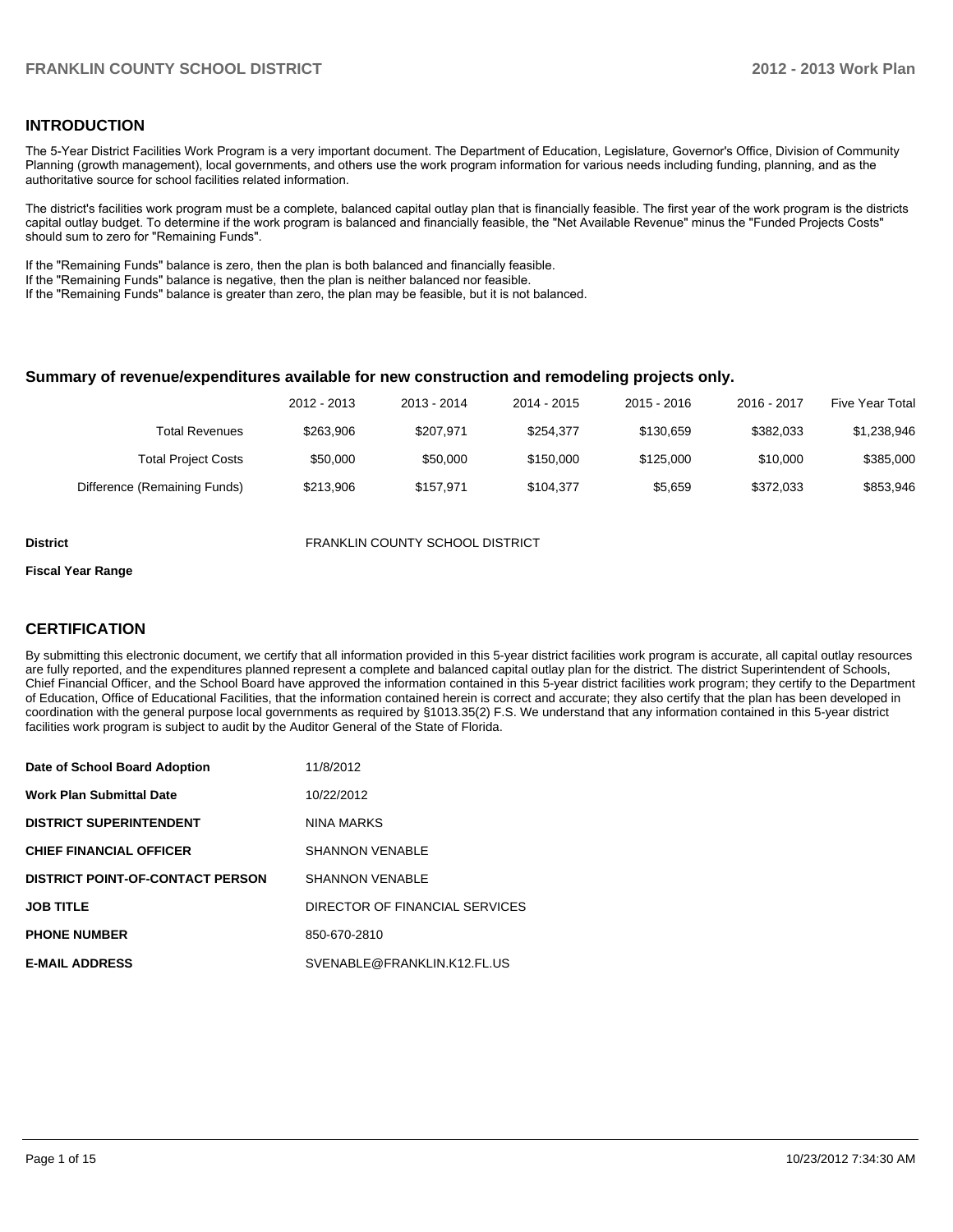# **Expenditures**

### **Expenditure for Maintenance, Repair and Renovation from 1.50-Mills and PECO**

Annually, prior to the adoption of the district school budget, each school board must prepare a tentative district facilities work program that includes a schedule of major repair and renovation projects necessary to maintain the educational and ancillary facilities of the district.

| Item                                                                 | 2012 - 2013<br><b>Actual Budget</b> | $2013 - 2014$<br>Projected | 2014 - 2015<br>Projected | $2015 - 2016$<br>Projected | 2016 - 2017<br>Projected | <b>Total</b> |  |  |  |  |
|----------------------------------------------------------------------|-------------------------------------|----------------------------|--------------------------|----------------------------|--------------------------|--------------|--|--|--|--|
| <b>HVAC</b>                                                          | \$10,000                            | \$20,000                   | \$20,000                 | \$50,000                   | \$50,000                 | \$150,000    |  |  |  |  |
| Locations: BUS GARAGE, FRANKLIN COUNTY SCHOOLS, H G BROWN ELEMENTARY |                                     |                            |                          |                            |                          |              |  |  |  |  |
| Flooring                                                             | \$10,000                            | \$20,000                   | \$25,000                 | \$25,000                   | \$20,000                 | \$100,000    |  |  |  |  |
| Locations: FRANKLIN COUNTY SCHOOLS, H G BROWN ELEMENTARY             |                                     |                            |                          |                            |                          |              |  |  |  |  |
| Roofing                                                              | \$10,000                            | \$20,000                   | \$30,000                 | \$30,000                   | \$20,000                 | \$110,000    |  |  |  |  |
| Locations: BUS GARAGE, FRANKLIN COUNTY SCHOOLS, H G BROWN ELEMENTARY |                                     |                            |                          |                            |                          |              |  |  |  |  |
| Safety to Life                                                       | \$5.000                             | \$10.000                   | \$10.000                 | \$10,000                   | \$10,000                 | \$45,000     |  |  |  |  |
| FRANKLIN COUNTY SCHOOLS, H G BROWN ELEMENTARY<br>Locations:          |                                     |                            |                          |                            |                          |              |  |  |  |  |
| Fencing                                                              | \$2,000                             | \$2,000                    | \$2,000                  | \$2,000                    | \$2,000                  | \$10,000     |  |  |  |  |
| Locations: FRANKLIN COUNTY SCHOOLS                                   |                                     |                            |                          |                            |                          |              |  |  |  |  |
| Parking                                                              | \$1,000                             | \$1,000                    | \$15,000                 | \$1,000                    | \$1,000                  | \$19,000     |  |  |  |  |
| Locations: FRANKLIN COUNTY SCHOOLS, H G BROWN ELEMENTARY             |                                     |                            |                          |                            |                          |              |  |  |  |  |
| Electrical                                                           | \$5,000                             | \$15,000                   | \$10.000                 | \$5,000                    | \$5,000                  | \$40,000     |  |  |  |  |
| FRANKLIN COUNTY SCHOOLS, H G BROWN ELEMENTARY<br>Locations:          |                                     |                            |                          |                            |                          |              |  |  |  |  |
| Fire Alarm                                                           | \$5.000                             | \$5.000                    | \$5.000                  | \$5.000                    | \$5.000                  | \$25,000     |  |  |  |  |
| Locations: FRANKLIN COUNTY SCHOOLS, H G BROWN ELEMENTARY             |                                     |                            |                          |                            |                          |              |  |  |  |  |
| Telephone/Intercom System                                            | \$0                                 | \$1,000                    | 30                       | \$0                        | \$0                      | \$1,000      |  |  |  |  |
| Locations: FRANKLIN COUNTY SCHOOLS, H G BROWN ELEMENTARY             |                                     |                            |                          |                            |                          |              |  |  |  |  |
| <b>Closed Circuit Television</b>                                     | \$0                                 | \$0                        | \$0                      | \$0                        | \$0                      | \$0          |  |  |  |  |
| Locations: No Locations for this expenditure.                        |                                     |                            |                          |                            |                          |              |  |  |  |  |
| Paint                                                                | \$2,000                             | \$20.000                   | \$10,000                 | \$1,000                    | \$1,000                  | \$34,000     |  |  |  |  |
| Locations: BUS GARAGE, FRANKLIN COUNTY SCHOOLS                       |                                     |                            |                          |                            |                          |              |  |  |  |  |
| Maintenance/Repair                                                   | \$150,000                           | \$150,000                  | \$170,000                | \$150,000                  | \$150,000                | \$770,000    |  |  |  |  |
| Locations: BUS GARAGE, FRANKLIN COUNTY SCHOOLS, H G BROWN ELEMENTARY |                                     |                            |                          |                            |                          |              |  |  |  |  |
| <b>Sub Total:</b>                                                    | \$200,000                           | \$264,000                  | \$297,000                | \$279,000                  | \$264,000                | \$1,304,000  |  |  |  |  |

| PECO Maintenance Expenditures | \$100,000 | \$75,000  | \$100,000 | \$100,000 | \$100,000 | \$475,000 |
|-------------------------------|-----------|-----------|-----------|-----------|-----------|-----------|
| i.50 Mill Sub Total: I        | \$100,000 | \$189,000 | \$197,000 | \$179,000 | \$164,000 | \$829,000 |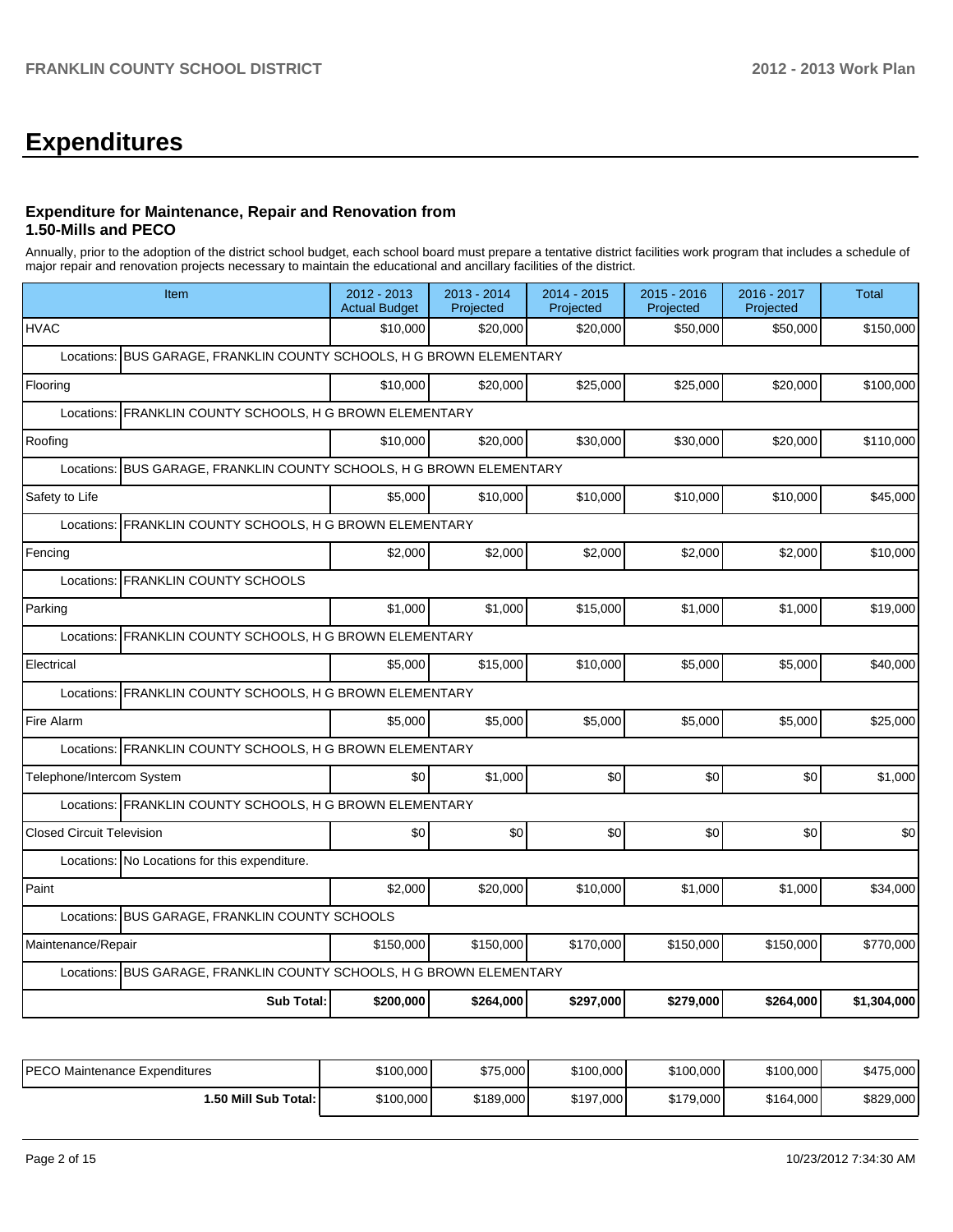No items have been specified.

| Total: | \$200,000 | \$264.000 | \$297,000 | \$279,000 | \$264,000 | 1,304,000 |
|--------|-----------|-----------|-----------|-----------|-----------|-----------|
|--------|-----------|-----------|-----------|-----------|-----------|-----------|

### **Local 1.50 Mill Expenditure For Maintenance, Repair and Renovation**

Anticipated expenditures expected from local funding sources over the years covered by the current work plan.

| Item                                                         | 2012 - 2013<br><b>Actual Budget</b> | 2013 - 2014<br>Projected | 2014 - 2015<br>Projected | 2015 - 2016<br>Projected | 2016 - 2017<br>Projected | Total        |
|--------------------------------------------------------------|-------------------------------------|--------------------------|--------------------------|--------------------------|--------------------------|--------------|
| Remaining Maint and Repair from 1.5 Mills                    | \$100,000                           | \$189,000                | \$197,000                | \$179,000                | \$164,000                | \$829,000    |
| Maintenance/Repair Salaries                                  | \$30,000                            | \$30,000                 | \$10,000                 | \$10,000                 | \$10,000                 | \$90,000     |
| <b>School Bus Purchases</b>                                  | \$80,000                            | \$80,000                 | \$80,000                 | \$80,000                 | \$80,000                 | \$400,000    |
| Other Vehicle Purchases                                      | \$0                                 | \$0                      | \$0                      | \$0                      | \$0                      | \$0          |
| Capital Outlay Equipment                                     | \$0                                 | \$0                      | \$0                      | \$0                      | \$0                      | \$0          |
| <b>Rent/Lease Payments</b>                                   | \$0                                 | \$0                      | \$0                      | \$0                      | \$0                      | \$0          |
| <b>COP Debt Service</b>                                      | \$1,537,740                         | \$1,537,740              | \$1,537,740              | \$1,537,740              | \$1,537,740              | \$7,688,700  |
| Rent/Lease Relocatables                                      | \$0                                 | \$0                      | \$0                      | \$0                      | \$0                      | \$0          |
| <b>Environmental Problems</b>                                | \$0                                 | \$0                      | \$0                      | \$0                      | \$0                      | \$0          |
| s.1011.14 Debt Service                                       | \$0                                 | \$0                      | \$0                      | \$0                      | \$0                      | \$0          |
| <b>Special Facilities Construction Account</b>               | \$0                                 | \$0                      | \$0                      | \$0                      | \$0                      | \$0          |
| Premiums for Property Casualty Insurance - 1011.71<br>(4a,b) | \$120,000                           | \$120,000                | \$120,000                | \$125,000                | \$125,000                | \$610,000    |
| <b>Qualified School Construction Bonds (QSCB)</b>            | \$0                                 | \$0                      | \$0                      | \$0                      | \$0                      | \$0          |
| Qualified Zone Academy Bonds (QZAB)                          | \$0                                 | \$0                      | \$0                      | \$0                      | \$0                      | \$0          |
| <b>Transfer to Charter School</b>                            | \$100,000                           | \$105,000                | \$105,000                | \$105,000                | \$105,000                | \$520,000    |
| <b>Local Expenditure Totals:</b>                             | \$1,967,740                         | \$2,061,740              | \$2,049,740              | \$2,036,740              | \$2,021,740              | \$10,137,700 |
|                                                              |                                     |                          |                          |                          |                          |              |

### **Revenue**

### **1.50 Mill Revenue Source**

Schedule of Estimated Capital Outlay Revenue from each currently approved source which is estimated to be available for expenditures on the projects included in the tentative district facilities work program. All amounts are NET after considering carryover balances, interest earned, new COP's, 1011.14 and 1011.15 loans, etc. Districts cannot use 1.5-Mill funds for salaries except for those explicitly associated with maintenance/repair projects. (1011.71 (5), F.S.)

| <b>Item</b>                                                                       | Fund | $2012 - 2013$<br><b>Actual Value</b> | $2013 - 2014$<br>Projected | 2014 - 2015<br>Projected | $2015 - 2016$<br>Projected | $2016 - 2017$<br>Projected | Total           |
|-----------------------------------------------------------------------------------|------|--------------------------------------|----------------------------|--------------------------|----------------------------|----------------------------|-----------------|
| $(1)$ Non-exempt property<br>lassessed valuation                                  |      | \$1,829,138,293                      | \$1,939,142,261            | \$1.974.982.643          | \$2,020,067,502            | \$2.078.790.279            | \$9,842,120,978 |
| $(2)$ The Millege projected for<br>discretionary capital outlay per<br>ls.1011.71 |      | 1.00                                 | 1.001                      | 1.00 <sub>l</sub>        | 1.00 <sub>l</sub>          | 1.00 <sub>l</sub>          |                 |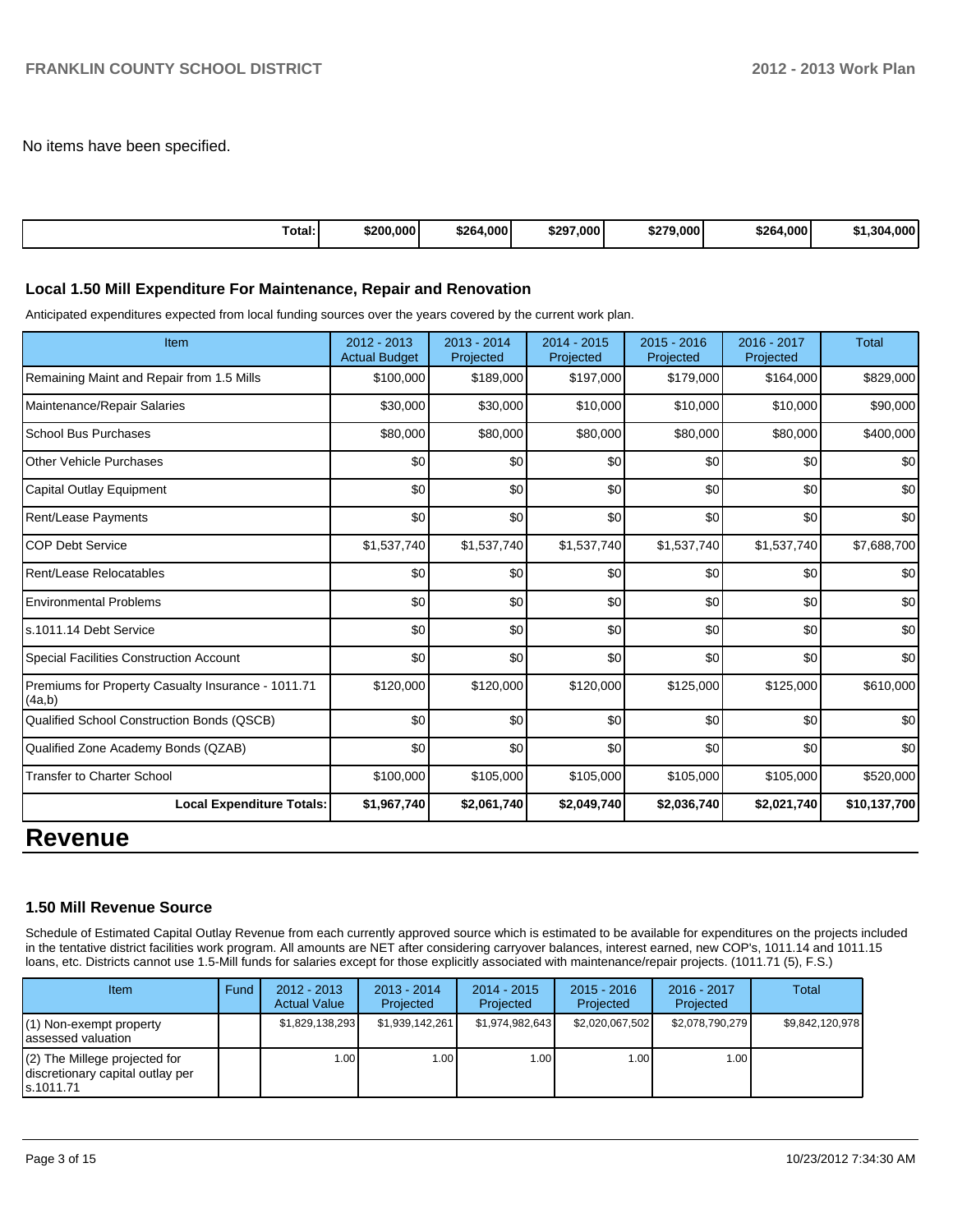| (3) Full value of the 1.50-Mill<br>discretionary capital outlay per<br>ls.1011.71 |     | \$3.072.952 | \$3,257,759 | \$3.317.971 | \$3,393,713 | \$3.492.368 | \$16,534,763 |
|-----------------------------------------------------------------------------------|-----|-------------|-------------|-------------|-------------|-------------|--------------|
| $(4)$ Value of the portion of the 1.50<br>l-Mill ACTUALLY levied                  | 370 | \$1.755.973 | \$1.861.577 | \$1,895,983 | \$1.939.265 | \$1.995.639 | \$9.448.437  |
| $(5)$ Difference of lines (3) and (4)                                             |     | \$1.316.979 | \$1,396,182 | \$1.421.988 | \$1.454.448 | \$1.496.729 | \$7,086,326  |

### **PECO Revenue Source**

The figure in the row designated "PECO Maintenance" will be subtracted from funds available for new construction because PECO maintenance dollars cannot be used for new construction.

| Item                                  | Fund             | $2012 - 2013$<br><b>Actual Budget</b> | $2013 - 2014$<br>Projected | $2014 - 2015$<br>Projected | $2015 - 2016$<br>Projected | $2016 - 2017$<br>Projected | Total       |
|---------------------------------------|------------------|---------------------------------------|----------------------------|----------------------------|----------------------------|----------------------------|-------------|
| <b>IPECO New Construction</b>         | 340 <sup>l</sup> | \$242.539                             | \$200,000                  | \$200,000                  | \$20,000                   | \$200,000                  | \$862,539   |
| <b>IPECO Maintenance Expenditures</b> |                  | \$100,000                             | \$75,000                   | \$100,000                  | \$100,000                  | \$100,000                  | \$475,000   |
|                                       |                  | \$342.539                             | \$275,000                  | \$300,000                  | \$120,000                  | \$300,000                  | \$1,337,539 |

### **CO & DS Revenue Source**

Revenue from Capital Outlay and Debt Service funds.

| <b>Item</b>                                        | Fund | $2012 - 2013$<br><b>Actual Budget</b> | $2013 - 2014$<br>Projected | $2014 - 2015$<br>Projected | $2015 - 2016$<br>Projected | $2016 - 2017$<br>Projected | Total     |
|----------------------------------------------------|------|---------------------------------------|----------------------------|----------------------------|----------------------------|----------------------------|-----------|
| ICO & DS Cash Flow-through<br><b>I</b> Distributed | 360  | \$60,091                              | \$60,091                   | \$60,091                   | \$60.091                   | \$60,091                   | \$300,455 |
| ICO & DS Interest on<br>Undistributed CO           | 360  | \$504                                 | \$504                      | \$504                      | \$504                      | \$504                      | \$2,520   |
|                                                    |      | \$60,595                              | \$60,595                   | \$60,595                   | \$60,595                   | \$60,595                   | \$302,975 |

### **Fair Share Revenue Source**

All legally binding commitments for proportionate fair-share mitigation for impacts on public school facilities must be included in the 5-year district work program.

Nothing reported for this section.

### **Sales Surtax Referendum**

Specific information about any referendum for a 1-cent or ½-cent surtax referendum during the previous year.

**Did the school district hold a surtax referendum during the past fiscal year 2011 - 2012?**

No

### **Additional Revenue Source**

Any additional revenue sources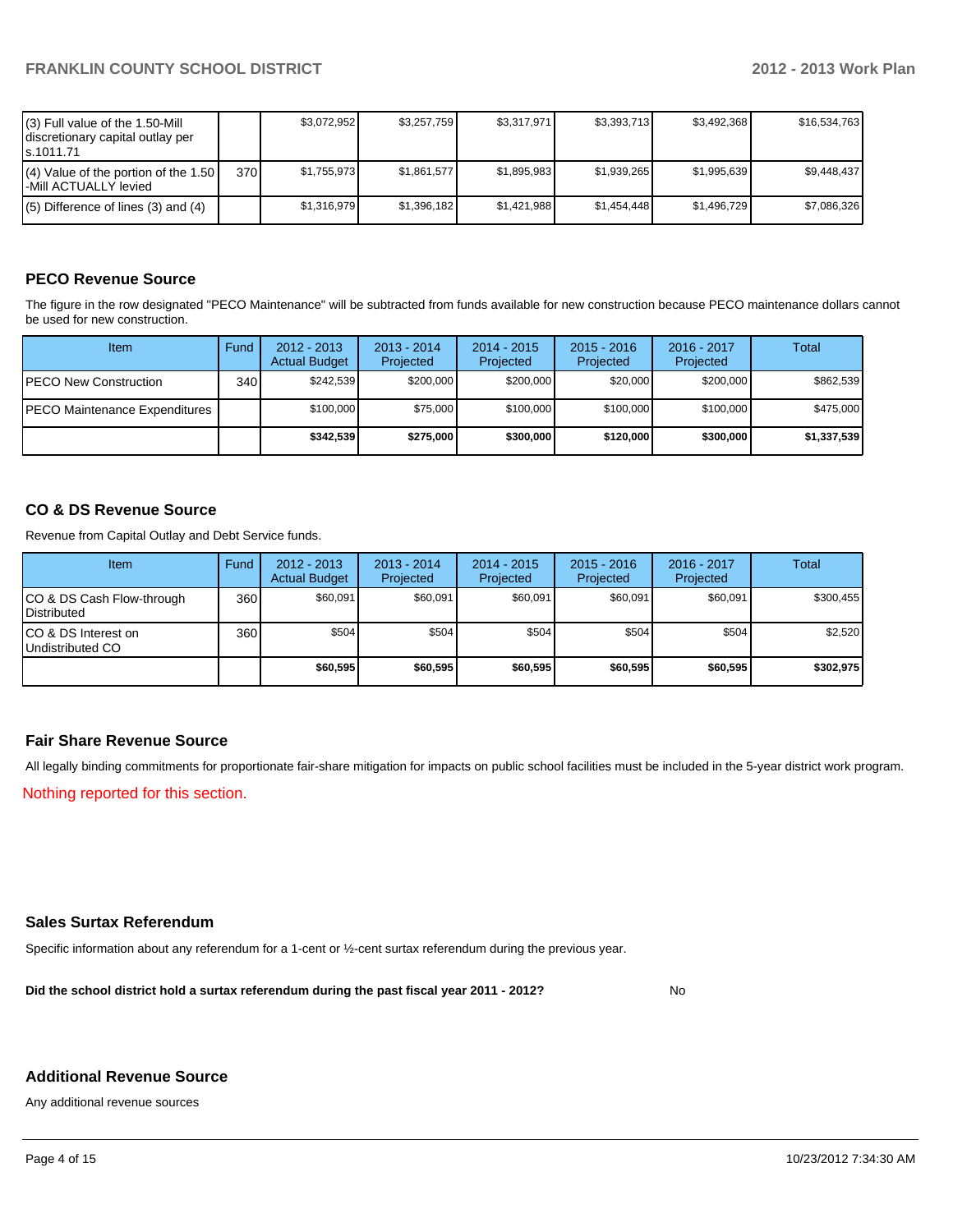| Item                                                                                                                      | 2012 - 2013<br><b>Actual Value</b> | 2013 - 2014<br>Projected | 2014 - 2015<br>Projected | 2015 - 2016<br>Projected | 2016 - 2017<br>Projected | <b>Total</b> |
|---------------------------------------------------------------------------------------------------------------------------|------------------------------------|--------------------------|--------------------------|--------------------------|--------------------------|--------------|
| Proceeds from a s.1011.14/15 F.S. Loans                                                                                   | \$0                                | \$0                      | \$0                      | \$0                      | \$0                      | \$0          |
| District Bonds - Voted local bond<br>referendum proceeds per s.9, Art VII<br><b>State Constitution</b>                    | \$0                                | \$0                      | \$0                      | \$0                      | \$0                      | \$0          |
| Proceeds from Special Act Bonds                                                                                           | \$0                                | \$0                      | \$0                      | \$0                      | \$0                      | \$0          |
| Estimated Revenue from CO & DS Bond<br>Sale                                                                               | \$0                                | \$0                      | \$0                      | \$0                      | \$0                      | \$0          |
| Proceeds from Voted Capital<br>Improvements millage                                                                       | \$0                                | \$0                      | \$0                      | \$0                      | \$0                      | \$0          |
| Other Revenue for Other Capital Projects                                                                                  | \$0                                | \$0                      | \$0                      | \$0                      | \$0                      | \$0          |
| Proceeds from 1/2 cent sales surtax<br>authorized by school board                                                         | \$0                                | \$0                      | \$0                      | \$0                      | \$0                      | \$0          |
| Proceeds from local governmental<br>infrastructure sales surtax                                                           | \$0                                | \$0                      | \$0                      | \$0                      | \$0                      | \$0          |
| Proceeds from Certificates of<br>Participation (COP's) Sale                                                               | \$0                                | \$0                      | \$0                      | \$0                      | \$0                      | \$0          |
| Classrooms First Bond proceeds amount<br>authorized in FY 1997-98                                                         | \$0                                | \$0                      | \$0                      | \$0                      | \$0                      | \$0          |
| Classrooms for Kids                                                                                                       | \$72,539                           | \$72,539                 | \$72,539                 | \$72,539                 | \$72,539                 | \$362,695    |
| <b>District Equity Recognition</b>                                                                                        | \$0                                | \$0                      | \$0                      | \$0                      | \$0                      | \$0          |
| <b>Federal Grants</b>                                                                                                     | \$0                                | \$0                      | \$0                      | \$0                      | \$0                      | \$0          |
| Proportionate share mitigation (actual<br>cash revenue only, not in kind donations)                                       | \$0                                | \$0                      | \$0                      | \$0                      | \$0                      | \$0          |
| Impact fees received                                                                                                      | \$0                                | \$0                      | \$0                      | \$0                      | \$0                      | \$0          |
| Private donations                                                                                                         | \$0                                | \$0                      | \$0                      | \$0                      | \$0                      | \$0          |
| Grants from local governments or not-for-<br>profit organizations                                                         | \$0                                | \$0                      | \$0                      | \$0                      | \$0                      | \$0          |
| Interest, Including Profit On Investment                                                                                  | \$100,000                          | \$75,000                 | \$75,000                 | \$75,000                 | \$75,000                 | \$400,000    |
| Revenue from Bonds pledging proceeds<br>from 1 cent or 1/2 cent Sales Surtax                                              | \$0                                | \$0                      | \$0                      | \$0                      | \$0                      | \$0          |
| <b>Total Fund Balance Carried Forward</b>                                                                                 | \$0                                | \$0                      | \$0                      | \$0                      | \$0                      | \$0          |
| General Capital Outlay Obligated Fund<br><b>Balance Carried Forward From Total</b><br><b>Fund Balance Carried Forward</b> | \$0                                | \$0                      | \$0                      | \$0                      | \$0                      | \$0          |
| Special Facilities Construction Account                                                                                   | \$0                                | \$0                      | \$0                      | \$0                      | \$0                      | \$0          |
| One Cent - 1/2 Cent Sales Surtax Debt<br>Service From Total Fund Balance Carried<br>Forward                               | \$0                                | \$0                      | \$0                      | \$0                      | \$0                      | \$0          |
| Capital Outlay Projects Funds Balance<br>Carried Forward From Total Fund<br><b>Balance Carried Forward</b>                | \$0                                | \$0                      | \$0                      | \$0                      | \$0                      | \$0          |
| <b>Subtotal</b>                                                                                                           | \$172,539                          | \$147,539                | \$147,539                | \$147,539                | \$147,539                | \$762,695    |

## **Total Revenue Summary**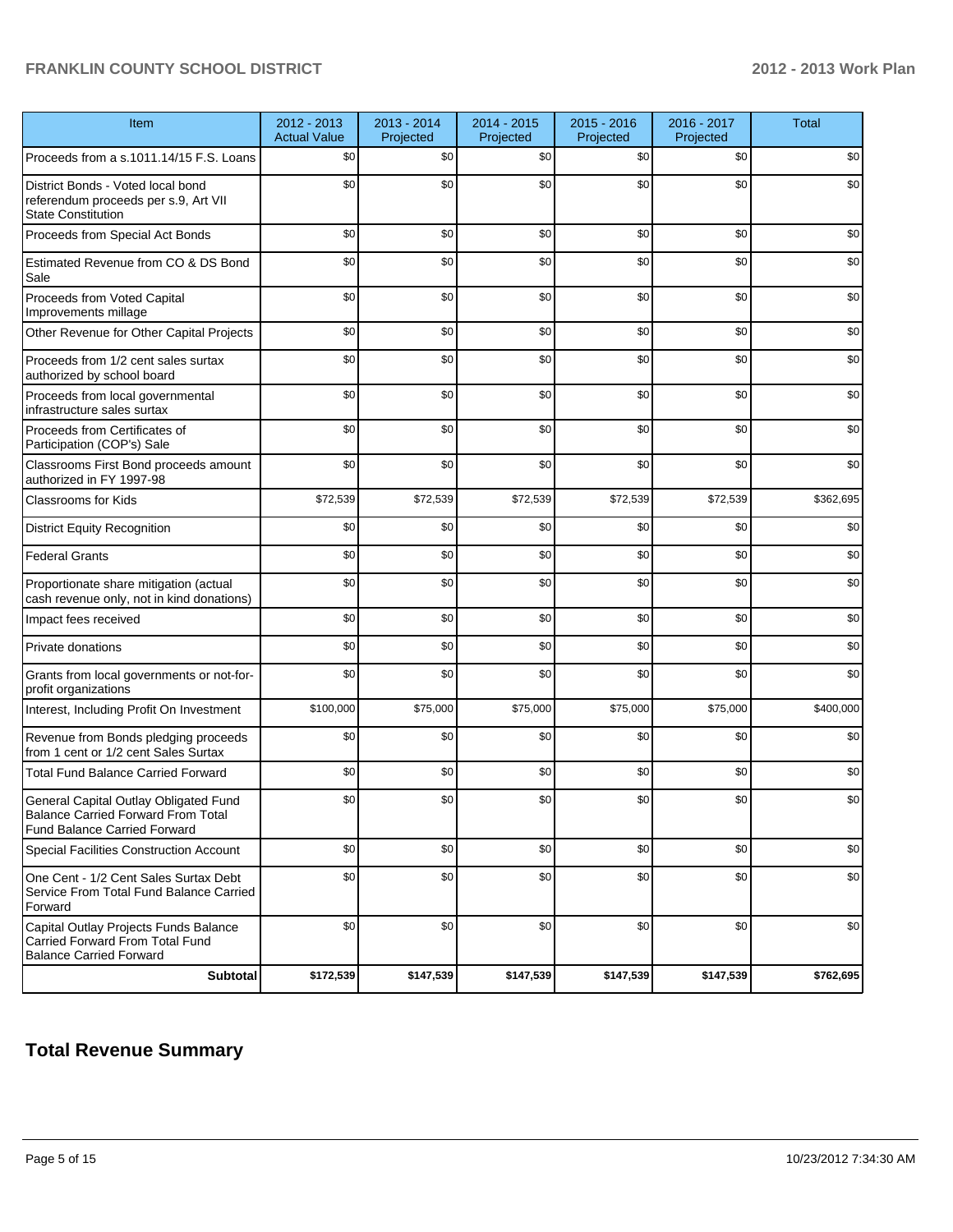| Item Name                                                  | $2012 - 2013$<br><b>Budget</b> | $2013 - 2014$<br>Projected | $2014 - 2015$<br>Projected | $2015 - 2016$<br>Projected | $2016 - 2017$<br>Projected | <b>Five Year Total</b> |
|------------------------------------------------------------|--------------------------------|----------------------------|----------------------------|----------------------------|----------------------------|------------------------|
| Local 1.5 Mill Discretionary Capital Outlay<br>Revenue     | \$1,755,973                    | \$1,861,577                | \$1,895,983                | \$1,939,265                | \$1,995,639                | \$9,448,437            |
| PECO and 1.5 Mill Maint and Other 1.5<br>Mill Expenditures | (\$1,967,740)                  | (\$2,061,740)              | (\$2,049,740)              | (S2,036,740)               | (\$2,021,740)              | (\$10,137,700)         |
| PECO Maintenance Revenue                                   | \$100,000                      | \$75,000                   | \$100,000                  | \$100,000                  | \$100,000                  | \$475,000              |
| Available 1.50 Mill for New<br><b>Construction</b>         | (\$211,767)                    | ( \$200, 163)              | (\$153,757)                | (\$97,475)                 | (\$26,101)                 | (\$689,263)            |

| Item Name                            | 2012 - 2013<br><b>Budget</b> | $2013 - 2014$<br>Projected | $2014 - 2015$<br>Projected | $2015 - 2016$<br>Projected | $2016 - 2017$<br>Projected | <b>Five Year Total</b> |
|--------------------------------------|------------------------------|----------------------------|----------------------------|----------------------------|----------------------------|------------------------|
| CO & DS Revenue                      | \$60,595                     | \$60,595                   | \$60,595                   | \$60,595                   | \$60,595                   | \$302,975              |
| <b>PECO New Construction Revenue</b> | \$242,539                    | \$200,000                  | \$200,000                  | \$20,000                   | \$200,000                  | \$862,539              |
| Other/Additional Revenue             | \$172,539                    | \$147,539                  | \$147.539                  | \$147,539                  | \$147,539                  | \$762,695              |
| <b>Total Additional Revenuel</b>     | \$475,673                    | \$408,134                  | \$408,134                  | \$228,134                  | \$408,134                  | \$1,928,209            |
| <b>Total Available Revenue</b>       | \$263,906                    | \$207.971                  | \$254.377                  | \$130.659                  | \$382.033                  | \$1,238,946            |

# **Project Schedules**

### **Capacity Project Schedules**

A schedule of capital outlay projects necessary to ensure the availability of satisfactory classrooms for the projected student enrollment in K-12 programs.

Nothing reported for this section.

| <b>Planned Cost:</b>     |  |  |  |
|--------------------------|--|--|--|
| <b>Student Stations:</b> |  |  |  |
| <b>Total Classrooms:</b> |  |  |  |
| Gross Sq Ft:             |  |  |  |

### **Other Project Schedules**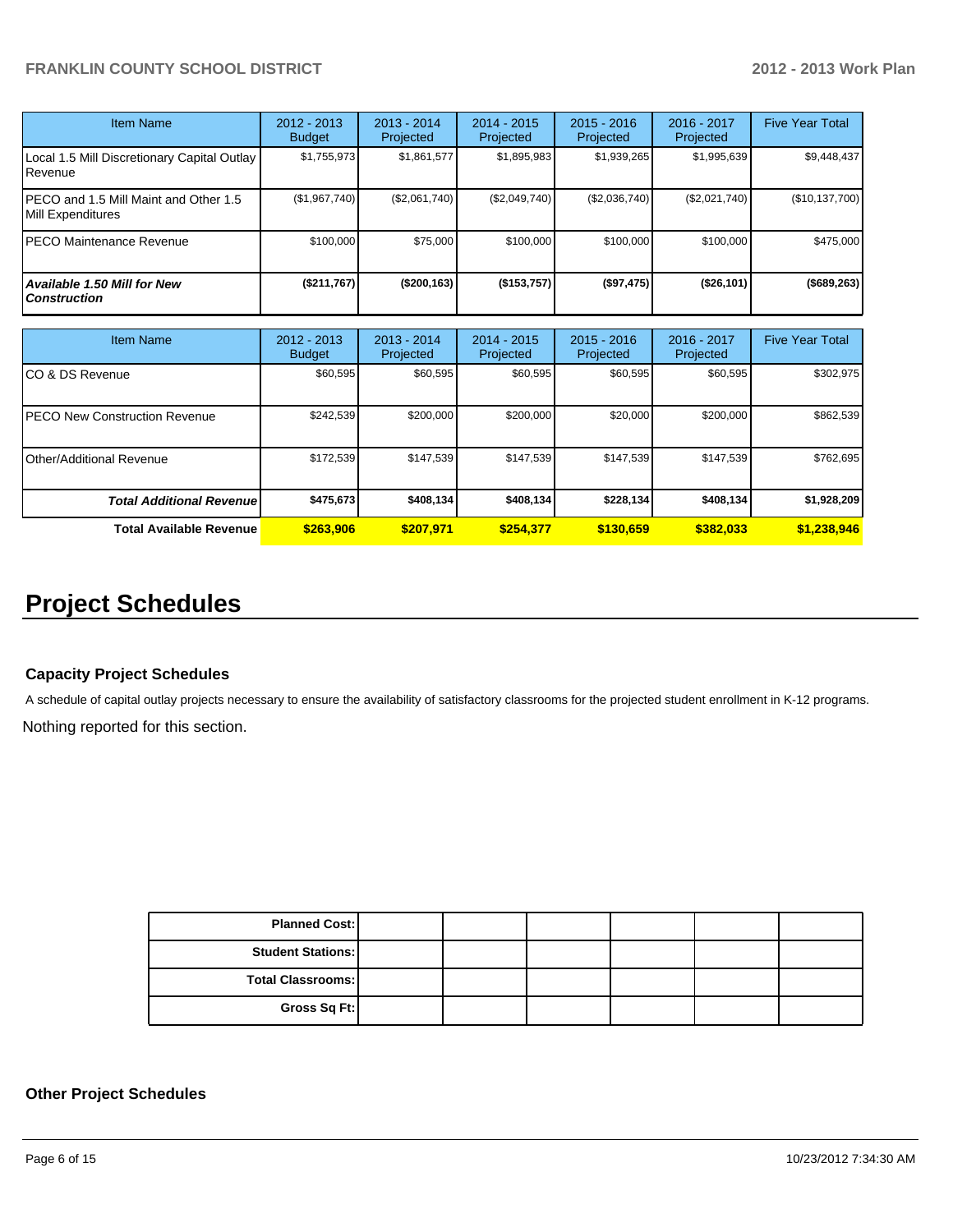Major renovations, remodeling, and additions of capital outlay projects that do not add capacity to schools.

| <b>Project Description</b>       | Location                                  | $2012 - 2013$<br><b>Actual Budget</b> | $2013 - 2014$<br>Projected | 2014 - 2015<br>Projected | $2015 - 2016$<br>Projected | 2016 - 2017<br>Projected | Total         | Funded |
|----------------------------------|-------------------------------------------|---------------------------------------|----------------------------|--------------------------|----------------------------|--------------------------|---------------|--------|
| <b>Ancillary Facilities</b>      | <b>FRANKLIN COUNTY</b><br><b>ISCHOOLS</b> | \$50,000                              | \$0                        | \$0                      | \$125,000                  | \$10,000                 | \$185,000 Yes |        |
| Iat District                     | <b>BUS GARAGE</b>                         | \$0                                   | \$50,000                   | \$0                      | \$0                        | \$0                      | \$50,000 Yes  |        |
| VPK Classroom Building           | <b>FRANKLIN COUNTY</b><br><b>ISCHOOLS</b> | \$0                                   | \$0 <sub>1</sub>           | \$800,000                | \$0                        | \$0                      | \$800,000 No  |        |
| District Administration Building | <b>FRANKLIN COUNTY</b><br><b>ISCHOOLS</b> | \$0                                   | \$0                        | \$150,000                | \$0                        | \$0 <sub>1</sub>         | \$150,000 Yes |        |
|                                  |                                           | \$50,000                              | \$50,000                   | \$950,000                | \$125,000                  | \$10,000                 | \$1,185,000   |        |

### **Additional Project Schedules**

Any projects that are not identified in the last approved educational plant survey.

Nothing reported for this section.

### **Non Funded Growth Management Project Schedules**

Schedule indicating which projects, due to planned development, that CANNOT be funded from current revenues projected over the next five years.

Nothing reported for this section.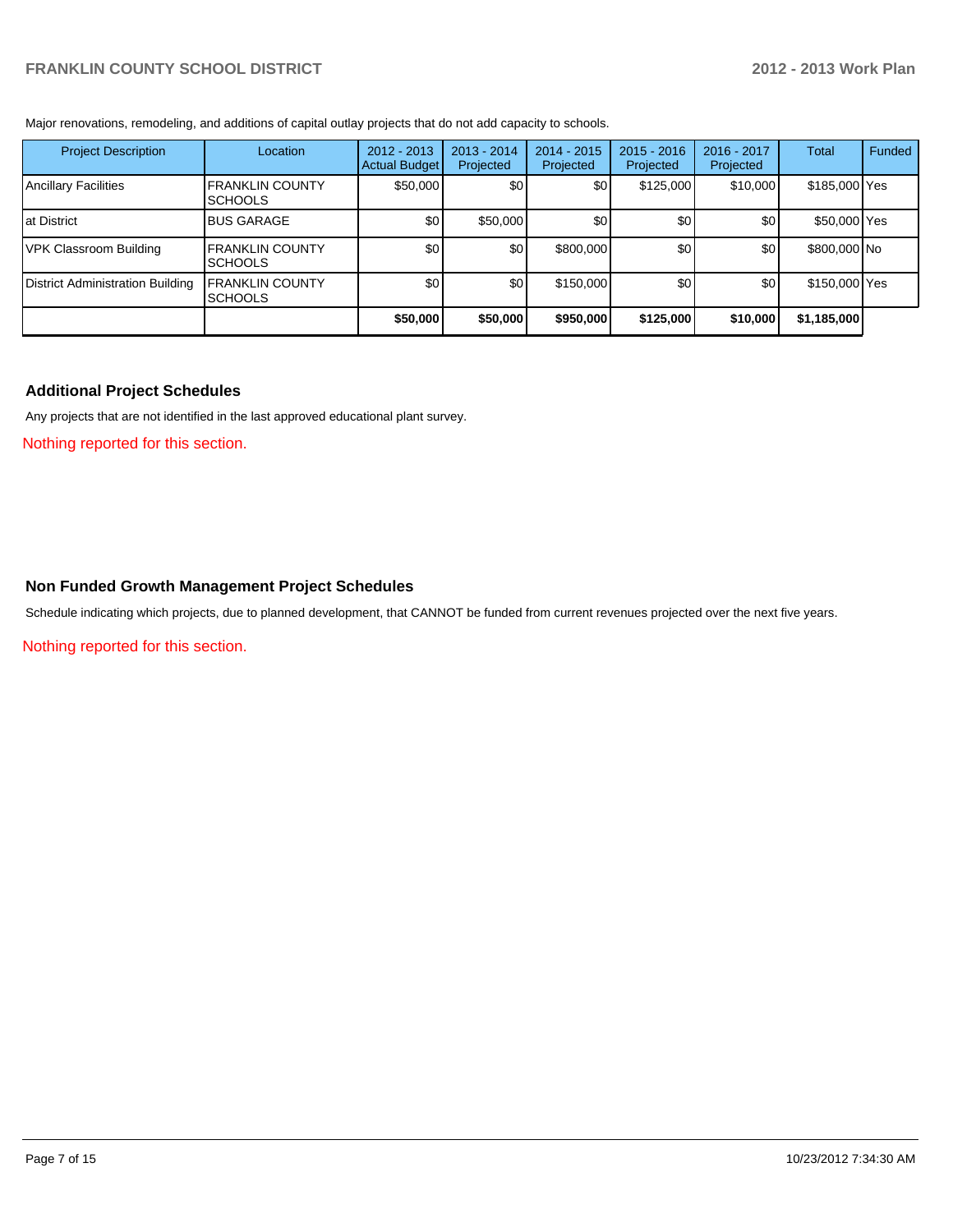# **Tracking**

### **Capacity Tracking**

| Location                                   | $2012 -$<br>2013 Satis.<br>Stu. Sta. | Actual<br>$2012 -$<br>2013 FISH<br>Capacity | Actual<br>$2011 -$<br>2012<br><b>COFTE</b> | # Class<br>Rooms | Actual<br>Average<br>$2012 -$<br>2013 Class<br>Size. | Actual<br>$2012 -$<br>2013<br><b>Utilization</b> | <b>New</b><br>Stu.<br><b>Capacity</b> | <b>New</b><br>Rooms to<br>be<br>Added/Re<br>moved | Projected<br>$2016 -$<br>2017<br><b>COFTE</b> | Projected<br>$2016 -$<br>2017<br><b>Utilization</b> | Projected<br>$2016 -$<br>2017 Class<br><b>Size</b> |
|--------------------------------------------|--------------------------------------|---------------------------------------------|--------------------------------------------|------------------|------------------------------------------------------|--------------------------------------------------|---------------------------------------|---------------------------------------------------|-----------------------------------------------|-----------------------------------------------------|----------------------------------------------------|
| IH G BROWN<br><b>IELEMENTARY</b>           | 104                                  | 104                                         | 23 <sub>1</sub>                            | 11               | ົ                                                    | 22.00 %                                          |                                       |                                                   | 40                                            | 38.00 %                                             | $\overline{4}$                                     |
| <b>IFRANKLIN COUNTY</b><br><b>ISCHOOLS</b> | .358                                 | .222                                        | 924                                        | 65               | 14 <sub>1</sub>                                      | 76.00 %                                          |                                       |                                                   | 1.006                                         | 82.00%                                              | 15                                                 |
|                                            | 1,462                                | 1,326                                       | 947                                        | 76 I             | 12                                                   | 71.38 %                                          | $\mathbf{0}$                          |                                                   | 1.046                                         | 78.88%                                              | 14                                                 |

The COFTE Projected Total (1,046) for 2016 - 2017 must match the Official Forecasted COFTE Total (1,046 ) for 2016 - 2017 before this section can be completed. In the event that the COFTE Projected Total does not match the Official forecasted COFTE, then the Balanced Projected COFTE Table should be used to balance COFTE.

| Projected COFTE for 2016 - 2017 |       | C    |
|---------------------------------|-------|------|
| Elementary (PK-3)               | 351   |      |
| Middle (4-8)                    | 386   | Elen |
| High (9-12)                     | 309   | Mido |
|                                 | 1,046 | ligh |
|                                 |       |      |

| <b>Grade Level Type</b> | <b>Balanced Projected</b><br>COFTE for 2016 - 2017 |
|-------------------------|----------------------------------------------------|
| Elementary (PK-3)       |                                                    |
| Middle $(4-8)$          |                                                    |
| High (9-12)             |                                                    |
|                         | 1.046                                              |

### **Relocatable Replacement**

Number of relocatable classrooms clearly identified and scheduled for replacement in the school board adopted financially feasible 5-year district work program.

| -ocation                               | 2012 - 2013 | $2013 - 2014$ | 2014 - 2015 ┃ 2015 - 2016 ┃ 2016 - 2017 | Year 5 Total |
|----------------------------------------|-------------|---------------|-----------------------------------------|--------------|
| <b>Total Relocatable Replacements:</b> |             |               |                                         | 0            |

### **Charter Schools Tracking**

Information regarding the use of charter schools.

| Location-Type     | # Relocatable<br>units or<br>permanent<br><b>classrooms</b> | Owner               | Year Started or<br>Scheduled | Student<br><b>Stations</b> | <b>Students</b><br><b>Enrolled</b> | Years in<br>Contract | <b>Total Charter</b><br><b>Students</b><br>projected for<br>2016 - 2017 |
|-------------------|-------------------------------------------------------------|---------------------|------------------------------|----------------------------|------------------------------------|----------------------|-------------------------------------------------------------------------|
| <b>ABC School</b> |                                                             | 20 <b>I</b> PRIVATE | 2001                         | 340 <sup>1</sup>           | 313                                |                      | 350                                                                     |
|                   | 20 <sub>1</sub>                                             |                     |                              | 340l                       | 313 <sup>1</sup>                   |                      | 350                                                                     |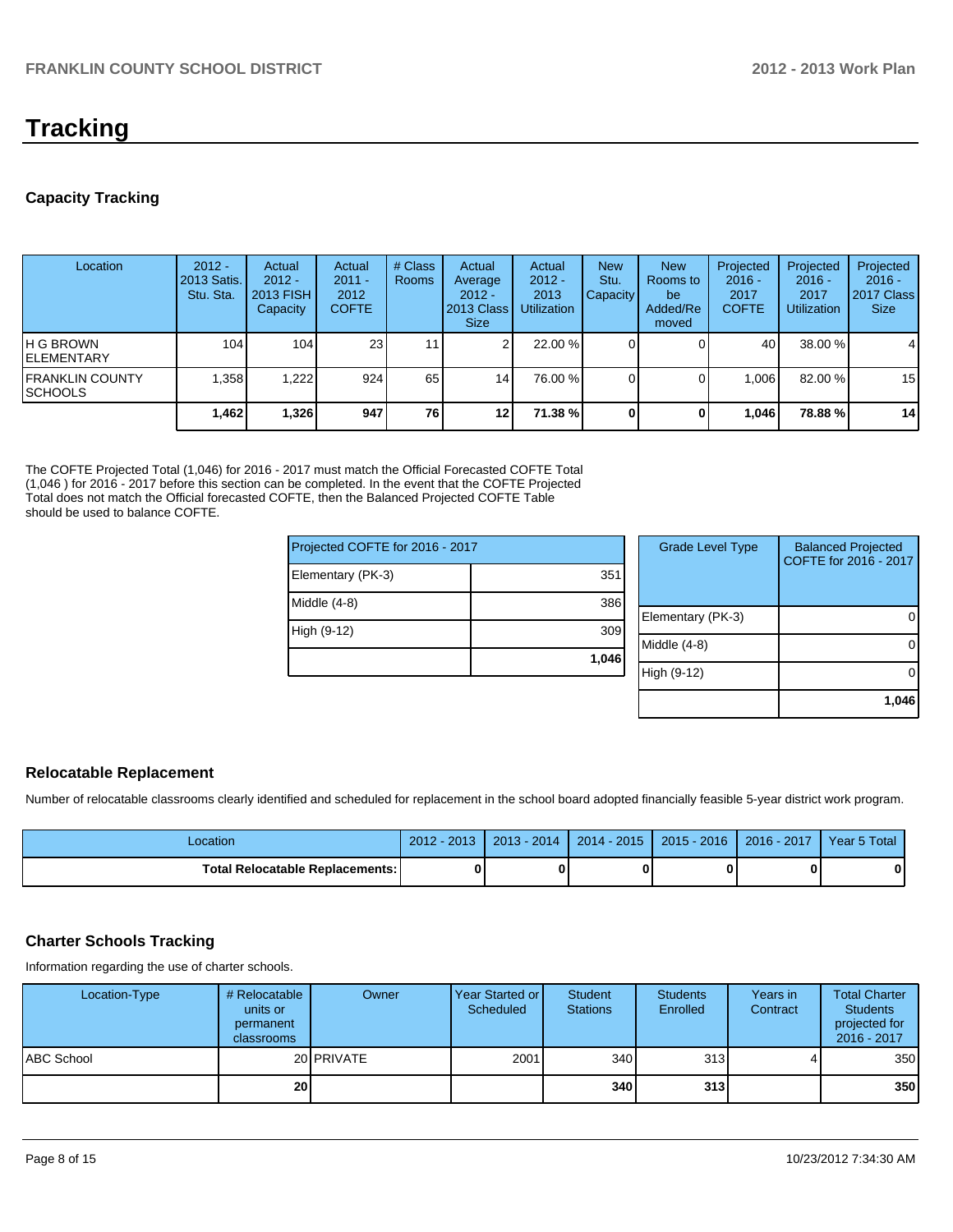### **Special Purpose Classrooms Tracking**

The number of classrooms that will be used for certain special purposes in the current year, by facility and type of classroom, that the district will, 1), not use for educational purposes, and 2), the co-teaching classrooms that are not open plan classrooms and will be used for educational purposes.

| School | <b>School Type</b>                     | # of Elementary<br>K-3 Classrooms | # of Middle 4-8<br><b>Classrooms</b> | # of High $9-12$<br><b>Classrooms</b> | # of $ESE$<br><b>Classrooms</b> | # of Combo<br><b>Classrooms</b> | <b>Total</b><br>Classrooms |
|--------|----------------------------------------|-----------------------------------|--------------------------------------|---------------------------------------|---------------------------------|---------------------------------|----------------------------|
|        | <b>Total Educational Classrooms: I</b> |                                   |                                      |                                       |                                 |                                 |                            |
| School | <b>School Type</b>                     | # of Elementary<br>K-3 Classrooms | # of Middle 4-8<br><b>Classrooms</b> | # of High $9-12$<br><b>Classrooms</b> | # of $ESE$<br>Classrooms        | # of Combo<br><b>Classrooms</b> | Total<br>Classrooms        |
|        | <b>Total Co-Teaching Classrooms:</b>   |                                   |                                      |                                       |                                 |                                 | 0                          |

### **Infrastructure Tracking**

**Necessary offsite infrastructure requirements resulting from expansions or new schools. This section should include infrastructure information related to capacity project schedules and other project schedules (Section 4).**

Not Specified

**Proposed location of planned facilities, whether those locations are consistent with the comprehensive plans of all affected local governments, and recommendations for infrastructure and other improvements to land adjacent to existing facilities. Provisions of 1013.33(12), (13) and (14) and 1013.36 must be addressed for new facilities planned within the 1st three years of the plan (Section 5).**

Not Specified

**Consistent with Comp Plan?** No

### **Net New Classrooms**

The number of classrooms, by grade level and type of construction, that were added during the last fiscal year.

| List the net new classrooms added in the 2011 - 2012 fiscal year.                                                                                       |                              |                          |                                |                        | List the net new classrooms to be added in the 2012 - 2013 fiscal<br>year. |                             |                                 |                        |
|---------------------------------------------------------------------------------------------------------------------------------------------------------|------------------------------|--------------------------|--------------------------------|------------------------|----------------------------------------------------------------------------|-----------------------------|---------------------------------|------------------------|
| "Classrooms" is defined as capacity carrying classrooms that are added to increase<br>capacity to enable the district to meet the Class Size Amendment. |                              |                          |                                |                        | Totals for fiscal year 2012 - 2013 should match totals in Section 15A.     |                             |                                 |                        |
| Location                                                                                                                                                | $2011 - 2012$ #<br>Permanent | 2011 - 2012 #<br>Modular | $2011 - 2012$ #<br>Relocatable | $2011 - 2012$<br>Total | $2012 - 2013 \#$<br>Permanent                                              | $2012 - 2013 \#$<br>Modular | $2012 - 2013 \#$<br>Relocatable | $2012 - 2013$<br>Total |
| Elementary (PK-3)                                                                                                                                       |                              |                          |                                |                        |                                                                            |                             |                                 |                        |
| Middle (4-8)                                                                                                                                            |                              |                          |                                |                        |                                                                            |                             |                                 |                        |
| High (9-12)                                                                                                                                             |                              |                          |                                |                        |                                                                            |                             |                                 | ΩI                     |
|                                                                                                                                                         |                              |                          |                                |                        |                                                                            |                             |                                 |                        |

### **Relocatable Student Stations**

Number of students that will be educated in relocatable units, by school, in the current year, and the projected number of students for each of the years in the workplan.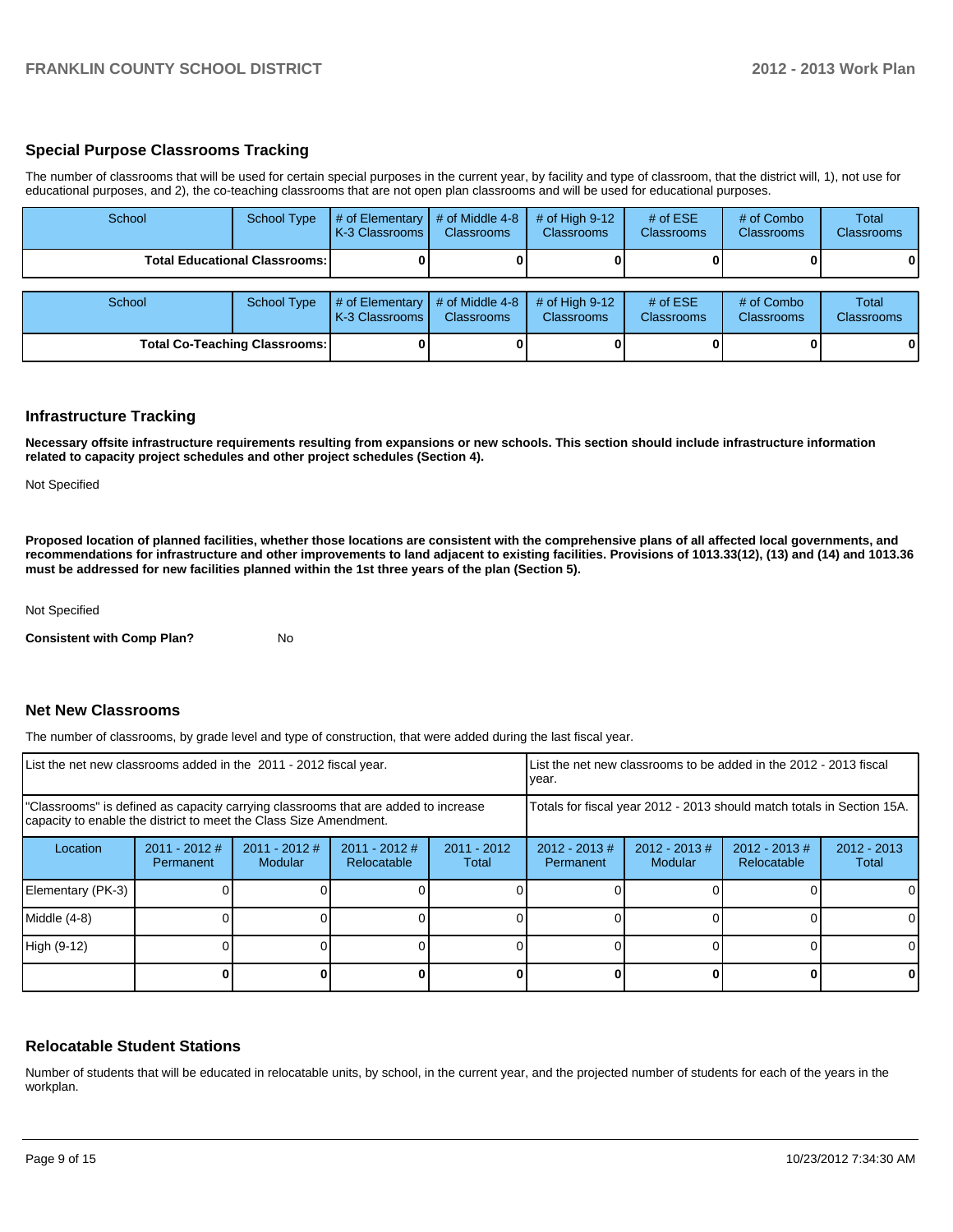| <b>Site</b>                                       | $2012 - 2013$ | $2013 - 2014$ | $2014 - 2015$ | $2015 - 2016$ | 2016 - 2017 | 5 Year Average  |
|---------------------------------------------------|---------------|---------------|---------------|---------------|-------------|-----------------|
| IH G BROWN ELEMENTARY                             | 44            | כ ו           | 15            | 15            |             | 18 <sup>l</sup> |
| IFRANKLIN COUNTY SCHOOLS                          |               |               |               |               |             |                 |
| Totals for FRANKLIN COUNTY SCHOOL DISTRICT        |               |               |               |               |             |                 |
| Total students in relocatables by year.           | 44            | 15            | 15            | 15            |             | 18 <sup>l</sup> |
| Total number of COFTE students projected by year. | 968           | 999           | 1.016         | 1.045         | 1.046       | 1,015           |
| Percent in relocatables by year.                  | 5 %           | 2%            | %۱            | 1%            | 0%          | 2%              |

### **Leased Facilities Tracking**

Exising leased facilities and plans for the acquisition of leased facilities, including the number of classrooms and student stations, as reported in the educational plant survey, that are planned in that location at the end of the five year workplan.

| Location                        | # of Leased<br>Classrooms 2012 -<br>2013 | <b>FISH Student</b><br><b>Stations</b> | Owner | # of Leased<br>Classrooms 2016 -<br>2017 | <b>FISH Student</b><br><b>Stations</b> |
|---------------------------------|------------------------------------------|----------------------------------------|-------|------------------------------------------|----------------------------------------|
| <b>IH G BROWN ELEMENTARY</b>    |                                          |                                        |       |                                          |                                        |
| <b>IFRANKLIN COUNTY SCHOOLS</b> |                                          |                                        |       |                                          |                                        |
|                                 |                                          |                                        |       |                                          |                                        |

### **Failed Standard Relocatable Tracking**

Relocatable units currently reported by school, from FISH, and the number of relocatable units identified as 'Failed Standards'.

Nothing reported for this section.

## **Planning**

#### **Class Size Reduction Planning**

**Plans approved by the school board that reduce the need for permanent student stations such as acceptable school capacity levels, redistricting, busing, year-round schools, charter schools, magnet schools, public-private partnerships, multitrack scheduling, grade level organization, block scheduling, or other alternatives.**

The Franklin County Schools facility reduces the need for permanent student stations over the next five years. This facility will contain 1,132 student stations. That is in excess of the official forecasted COFTE of 1046.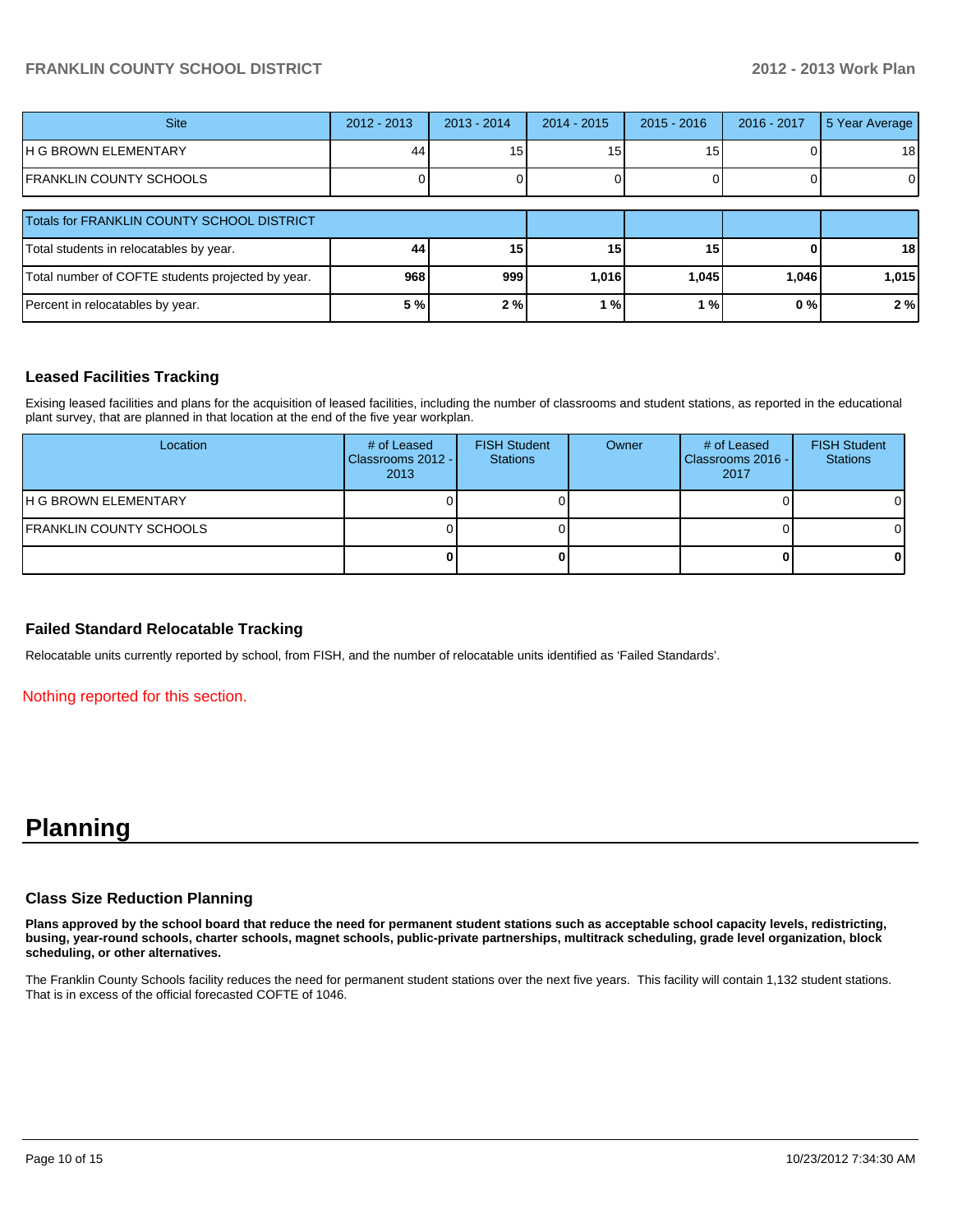### **School Closure Planning**

#### **Plans for the closure of any school, including plans for disposition of the facility or usage of facility space, and anticipated revenues.**

The H.G. Brown facility is in use as the campus for VPre-K program, Franklin Learning Center, Adult Education and Administrative offices. It is possible that this site either completely or partially may be vacated should the district be able to fund and construct new buildings for these departments. Upon construction of a new bus maintenance facility, the current facility located on the old Apalachicola High School site may possibly be vacated and sold. Expected revenues from the sale of either site will be nominal.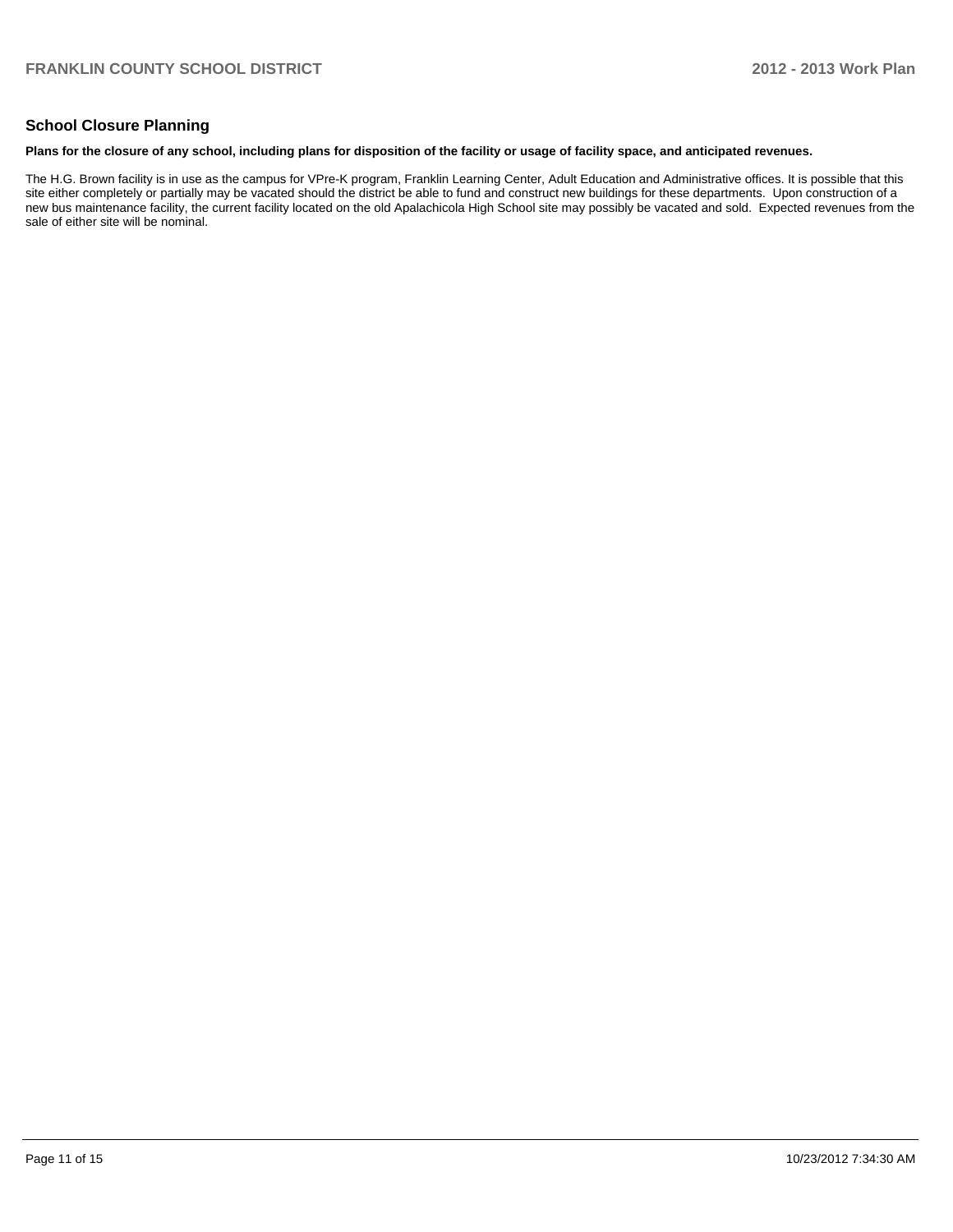Five Year Survey - Ten Year Capacity **10/23/2012** FRANKLIN COUNTY SCHOOL DISTRICT

**Schedule of capital outlay projects projected to ensure the availability of satisfactory student stations for the projected student enrollment in K - 12 programs for the future 5 years beyond the 5-year district facilities work program.**

No items meet the criteria.

Five Year Survey - Ten Year Infrastructure **10/23/2012** FRANKLIN COUNTY SCHOOL DISTRICT

**Proposed Location of Planned New, Remodeled, or New Additions to Facilities in 6 thru 10 out years (Section 28).**

### No items meet the criteria.

**Plans for closure of any school, including plans for disposition of the facility or usage of facility space, and anticipated revenues in the 6 thru 10 out years (Section 29).**

No items meet the criteria.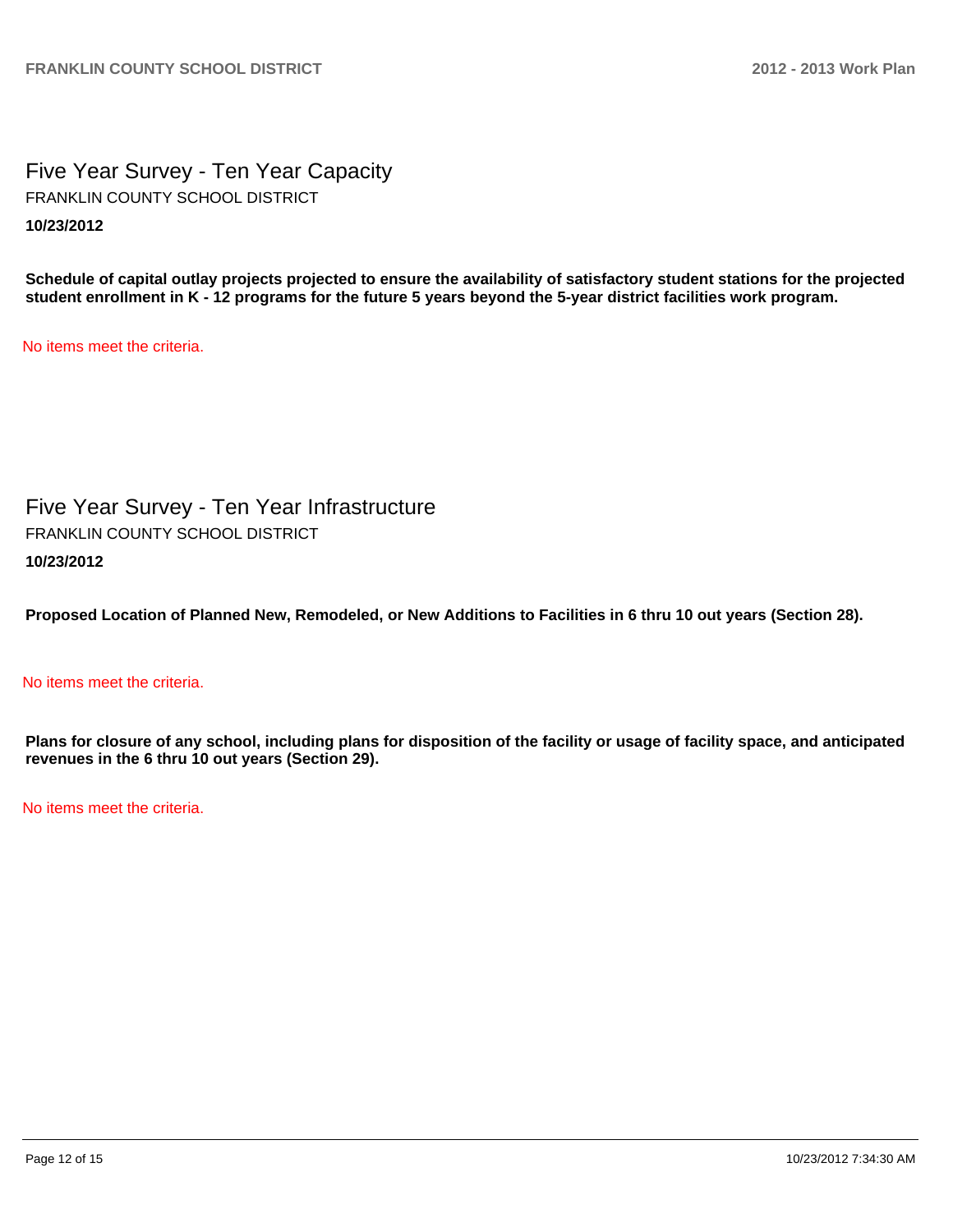## Five Year Survey - Ten Year Maintenance **10/23/2012** FRANKLIN COUNTY SCHOOL DISTRICT

**District projects and locations regarding the projected need for major renovation, repair, and maintenance projects within the district in years 6 - 10 beyond the projects plans detailed in the five years covered by the work plan.**

No items match the criteria.

## Five Year Survey - Ten Year Utilization

FRANKLIN COUNTY SCHOOL DISTRICT

**10/23/2012**

**Schedule of planned capital outlay projects identifying the standard grade groupings, capacities, and planned utilization rates of future educational facilities of the district for both permanent and relocatable facilities.**

| <b>Grade Level</b><br>Projections | <b>FISH Student</b><br><b>Stations</b> | <b>Actual FISH</b><br>Capacity | Actual<br><b>COFTE</b> | Actual<br><b>Utilization</b> | Actual new<br><b>Student</b><br>Capacity to be<br>added/remove | Projected<br><b>COFTE</b> | Projected<br><b>Utilization</b> |
|-----------------------------------|----------------------------------------|--------------------------------|------------------------|------------------------------|----------------------------------------------------------------|---------------------------|---------------------------------|
| Elementary -<br>District Totals   | 302                                    | 302                            | 183.99                 | 60.92 %                      | 184                                                            | 486                       | 100.00%                         |
| Middle - District<br>Totals       |                                        | 0                              | 0.00                   | 0.00%                        | 204                                                            | 204                       | 100.00%                         |
| High - District<br>Totals         | 1,100                                  | 990                            | 724.61                 | 73.19 %                      | 557                                                            | 167                       | 10.80%                          |
| Other - ESE, etc                  | 2,490                                  | 0                              | 0.00                   | 0.00 %                       | 18 <sub>1</sub>                                                | 18 <sub>1</sub>           | 100.00%                         |
|                                   | 3,892                                  | 1,292                          | 908.60                 | 70.33 %                      | 963                                                            | 875                       | 38.80 %                         |

**Combination schools are included with the middle schools for student stations, capacity, COFTE and utilization purposes because these facilities all have a 90% utilization factor. Use this space to explain or define the grade groupings for combination schools.**

No comments to report.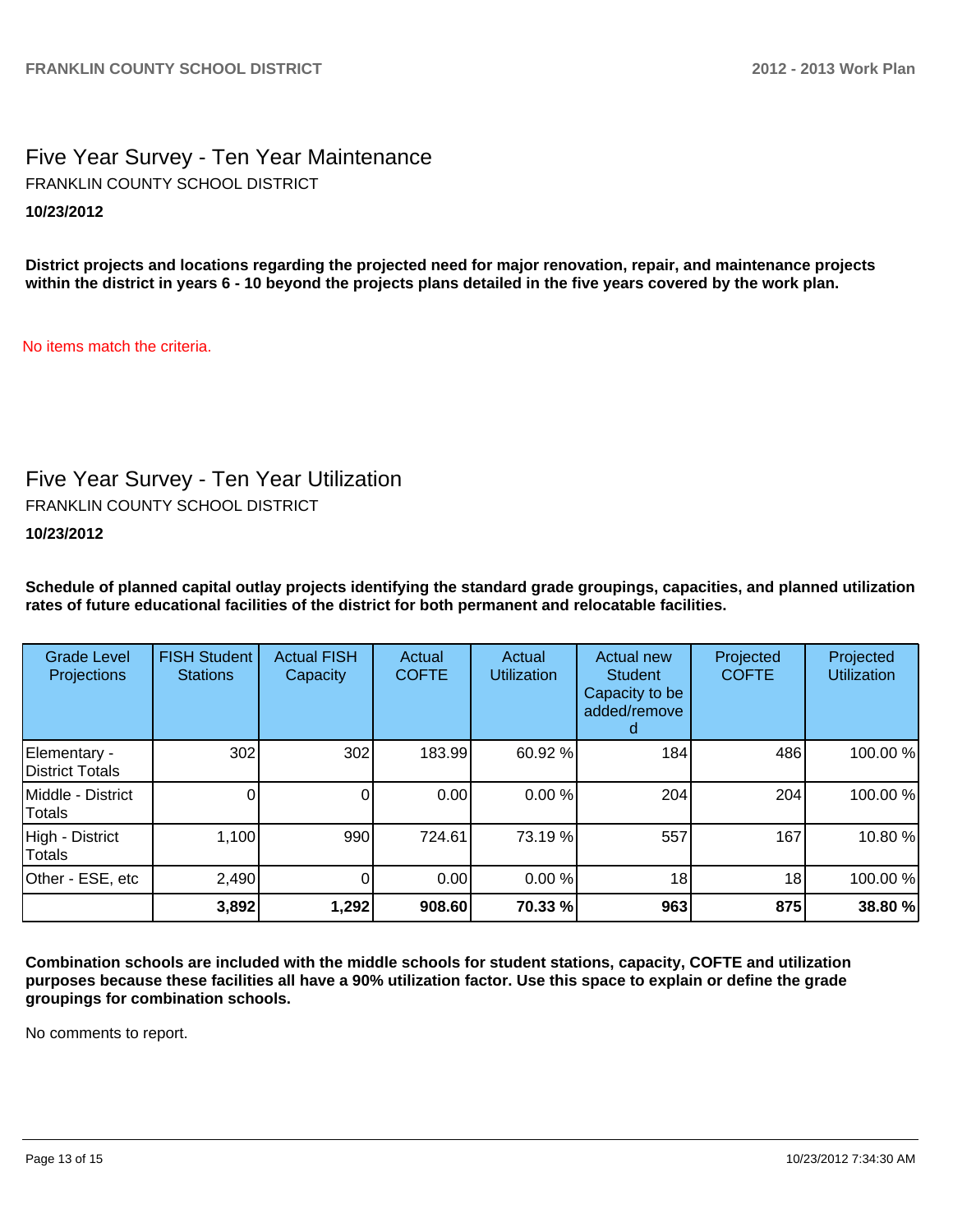Five Year Survey - Twenty Year Capacity **10/23/2012** FRANKLIN COUNTY SCHOOL DISTRICT

**Schedule of capital outlay projects projected to ensure the availability of satisfactory student stations for the projected student enrollment in K - 12 programs for the future 11 - 20 years beyond the 5-year district facilities work program.**

No items match the criteria.

Five Year Survey - Twenty Year Infrastructure **10/23/2012** FRANKLIN COUNTY SCHOOL DISTRICT

**Proposed Location of Planned New, Remodeled, or New Additions to Facilities in the 11 through 20 out years (Section 28).**

No items meet the criteria.

**Plans for closure of any school, including plans for disposition of the facility or usage of facility space, and anticipated revenues in the 11 through 20 out years (Section 29).**

No items meet the criteria.